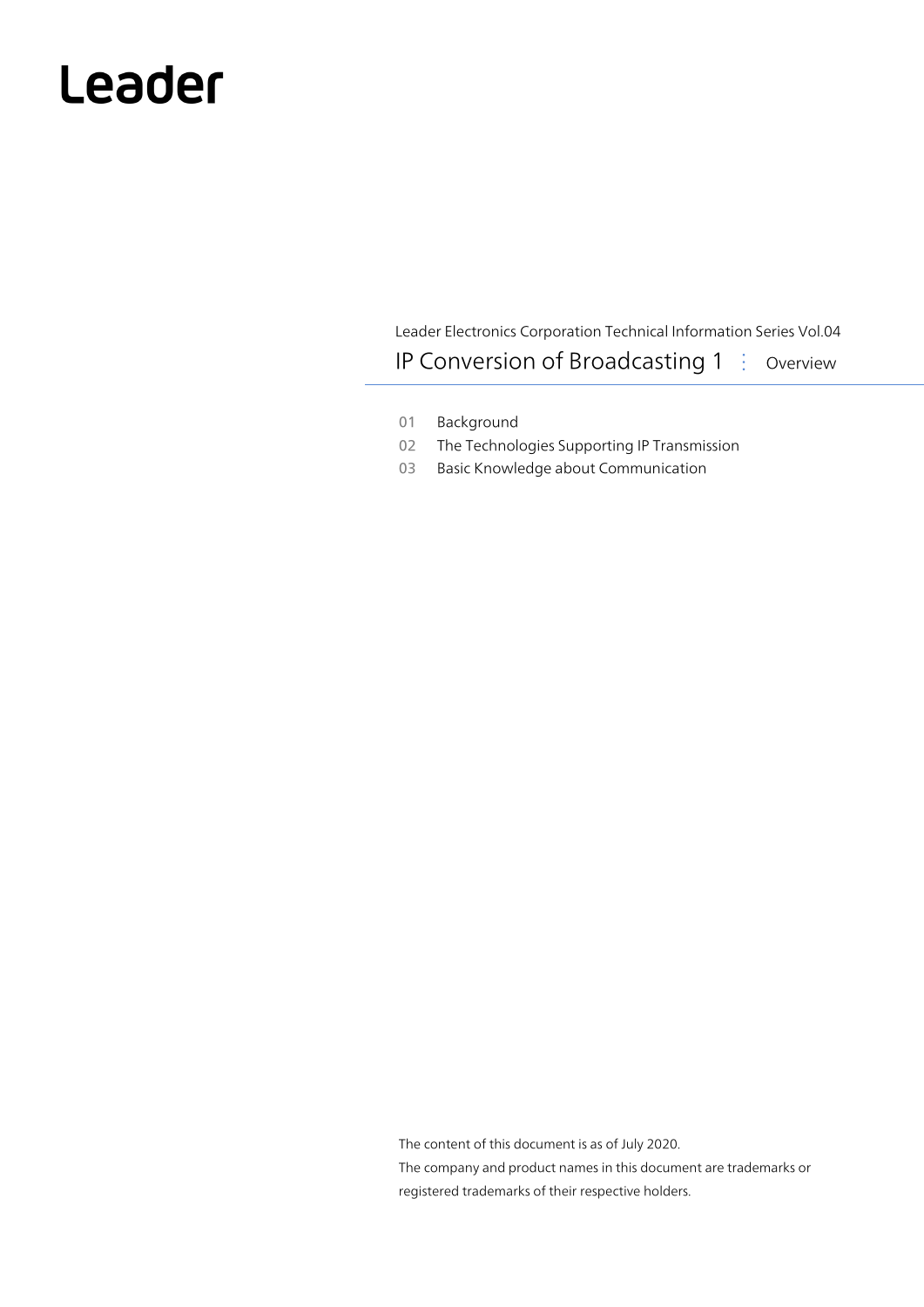# 01 Background

Overview about IP transmission

# **Overview**

Until now, in broadcast stations, from video production to transmissions, SDI (Serial Digital Interface) has been operated mainly, which is an industry specific standard. But in recent years, resolution (2K→4K/8K), bit depth (8bit→10bit/12bit), and frame rate (60p→120p) have been improved. In other words, as the image quality has been improved, it need to process more and more amount of data. As a result, some problems have become apparent such as the number of BNC cables and transmission distance.

Therefore, IP (Internet Protocol) technology are attracted attention. The cables for IP are light comparing to BNC cable so we can extend the transmission distance, and possibly reduce the cost in the future because the IP technology is making progress dramatically. In addition, with PTP, the Black Burst signals (BB) is no longer necessary and we can construct more flexible systems, so it has become widely used in broadcasting industry.

# Comparing SDI with IP

#### Transmission Speed

In 1990, SD-SDI (270Mbsp) was defined. At that time, the Ethernet transmission speed was about 10Mbps which is significantly insufficient for broadcasting. Therefore, in Broadcast stations, SDI, which is the only standards using coaxial cables, has been applied for a long times. However the transmission by coaxial cables is coming up to the limit because the videos have gradually evolved to 1080i (1.5Gbps), 1080p (3Gbps), 4K/30p (6Gbps), 4K/60p (12Gbps). And we should predict that 8K is become prevalent in the future. On the other hand, the Ethernet has grown rapidly in contrast to SDI, with 1 Gbps in 2000, 100 Gbps in 2010, and 400 Gbps as of 2019, and more in the future.

#### **Cost**

SDI requires dedicated instruments due to industrial unique standards. And equipment are required update every time developed new formats. However the costs tend to be expensive due to its small market. On the other hand, IP is expected to dramatic cost down because we can use highly versatile instruments such as switching hubs.

#### **Multiplex**

In SDI, one signal is transmitted by one cable. Against that, in IP, multiple signals can be transmitted by one cable. For example, when we use 100 Gbps network, more than 60 HD-SDI (1.5 Gbps) signals can be transmitted by one cable. It can also be supported format expansion such as 4K and 8K. In addition to video signals, control signals, synchronization signals,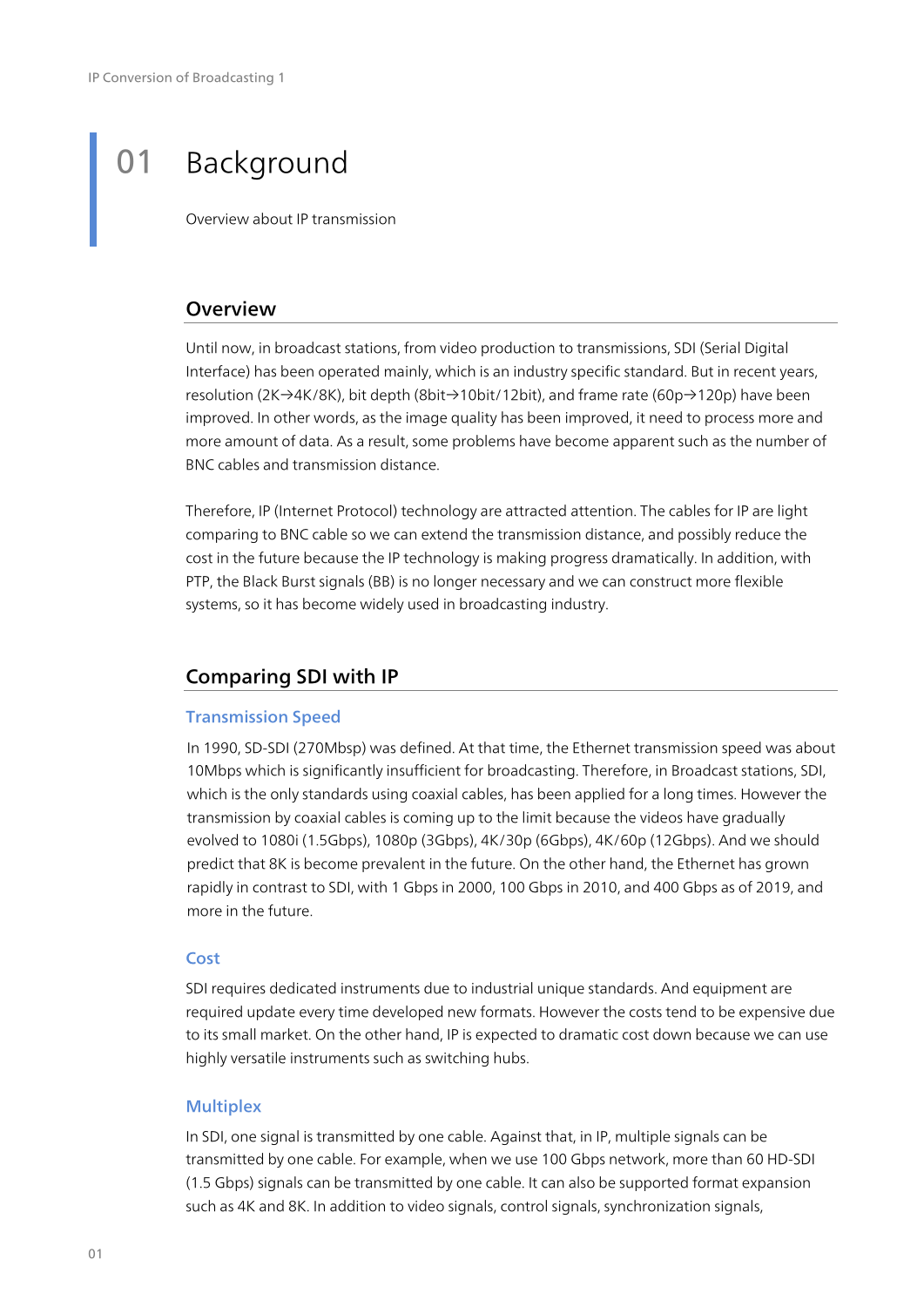intercoms, and all shooting data can be transmitted via IP, making it possible to reduce the number of cables and equipment.

#### Bidirectional

Bidirectional communication is available in IP unlike unidirectional communication in SDI with fixed inputs and outputs. Therefore, we are only required to connect each equipment to switching hub, it makes possible to construct high flexible systems.

#### Connection Image

For SDI, each equipment is connected in processing in order. To synchronize each equipment, they require the external sync signal.

Since SDI is unidirectional communication, basically we only connect each equipment to output images without any special settings.





On the other hand, IP is simply constructed with only connecting switching hub to each equipment. Furthermore, using PTP, which is synchronized protocol for IP, it is also not required the external sync signal.

Since IP is bidirectional communication, we have to construct the setting for each equipment to output images.



Figure | Connection image for IP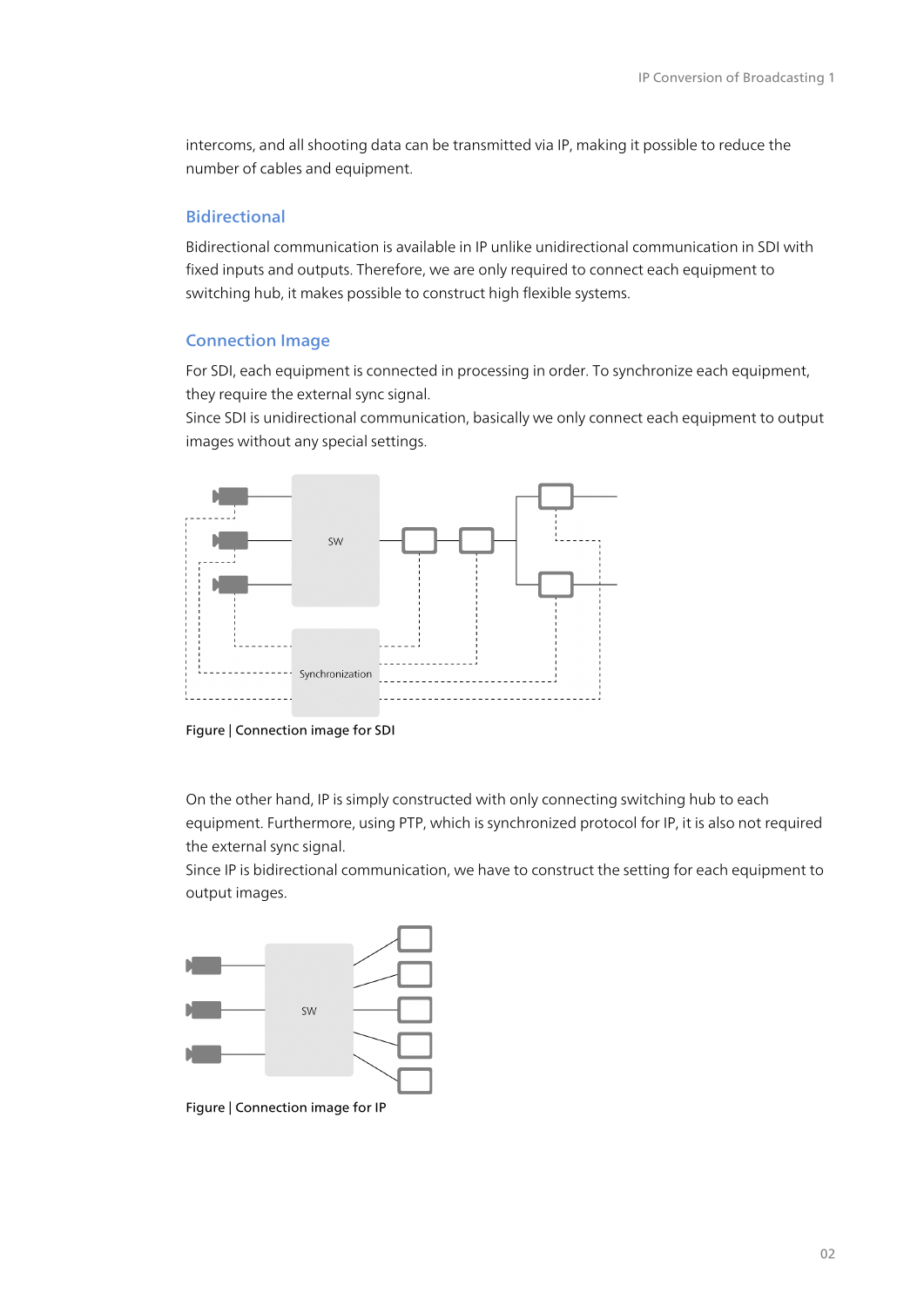# 02 The Technologies Supporting IP transmission

The technologies and the standards for IP transmission

# **Connections**

In SDI, we use BNC connector and BNC cables for video signals transmissions. In IP, we mainly use the port and fiber-optic cables called SFP. In this section, we will explain the connections using fiber-optic cable.

#### SFP

SFP is an abbreviation for Small Form-factor Pluggable. We usually connect the SFP port to the fiber-optic cable through the SFP transceiver. The SFP transceivers can convert the electrical signals from the equipment side and the optical signals from the cable side mutually.



#### Figure | SFP connection

SFP transceivers has several types several types as below classified by the network transmission speed. Here, available SFP transceiver type could be different by the equipment even if its appearance are similar, so we have to take care for that when selecting them. In addition, transmission speed of the SFP receiving ports are required to be same as that of SFP transmission port.

| SFP port   | <b>SFP</b> transceiver | <b>Transmission speed</b> |
|------------|------------------------|---------------------------|
| <b>SFP</b> | <b>SFP</b>             | 1Gbps                     |
|            | $SFP+$                 | 10Gbps                    |
|            | SFP <sub>28</sub>      | 25Gbps                    |
| QSFP       | QSFP+                  | 40Gbps                    |
|            | QSFP28                 | 100Gbps                   |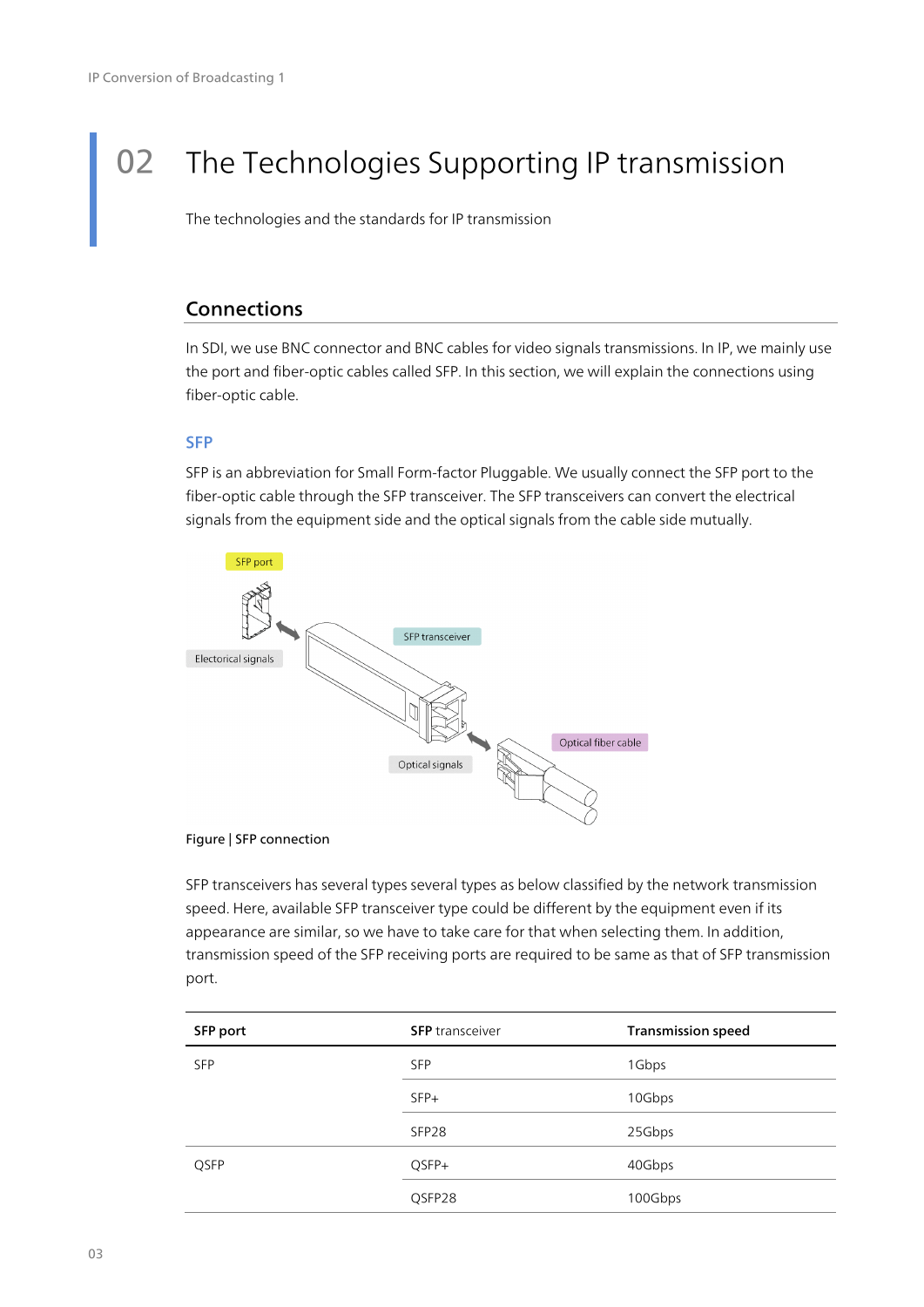#### Fiber-optic

In optical communication, the cable which transmits the signals is called fiber-optic. A fiber-optic consists of two parts. One is "core" through which signals transmit, the other is "clad" which confines signals inside the core. Optical signals are transmitted by total reflection at the interface between core and clads. Fiber-optic cables can transmit a large amount of data at high speed over long distances. However we need to take care to handle fiber-optic cables because the core and clad are usually made of glass.

Fiber-optic cables are roughly categorized MMF(Multi Mode Fiber) and SMF(Single Mode Fiber). Here, "Mode" refers to the way that optical signals are transmitted.

MMFs have a large core diameter of 50 μm or 62.5 μm and can transmit optical signals in multiple modes. But they could also degrade the signal and lose data. They are cheaper than SMF, but are not suitable for long-distance communication. For example, in the case of 10GBASE-SR standard (10Gbps, MMF), the transmission distance is up to 300m.



SMF has a small core diameter of 9.2  $\mu$  m, and signal attenuation and deterioration are suppressed by transmitting optical signals in only one mode. It is more expensive than MMF, but it is suitable for long-distance communication. For example, in the case of 10GBASE-LR standard (10Gbps, SMF), the transmission distance is up to 10km.

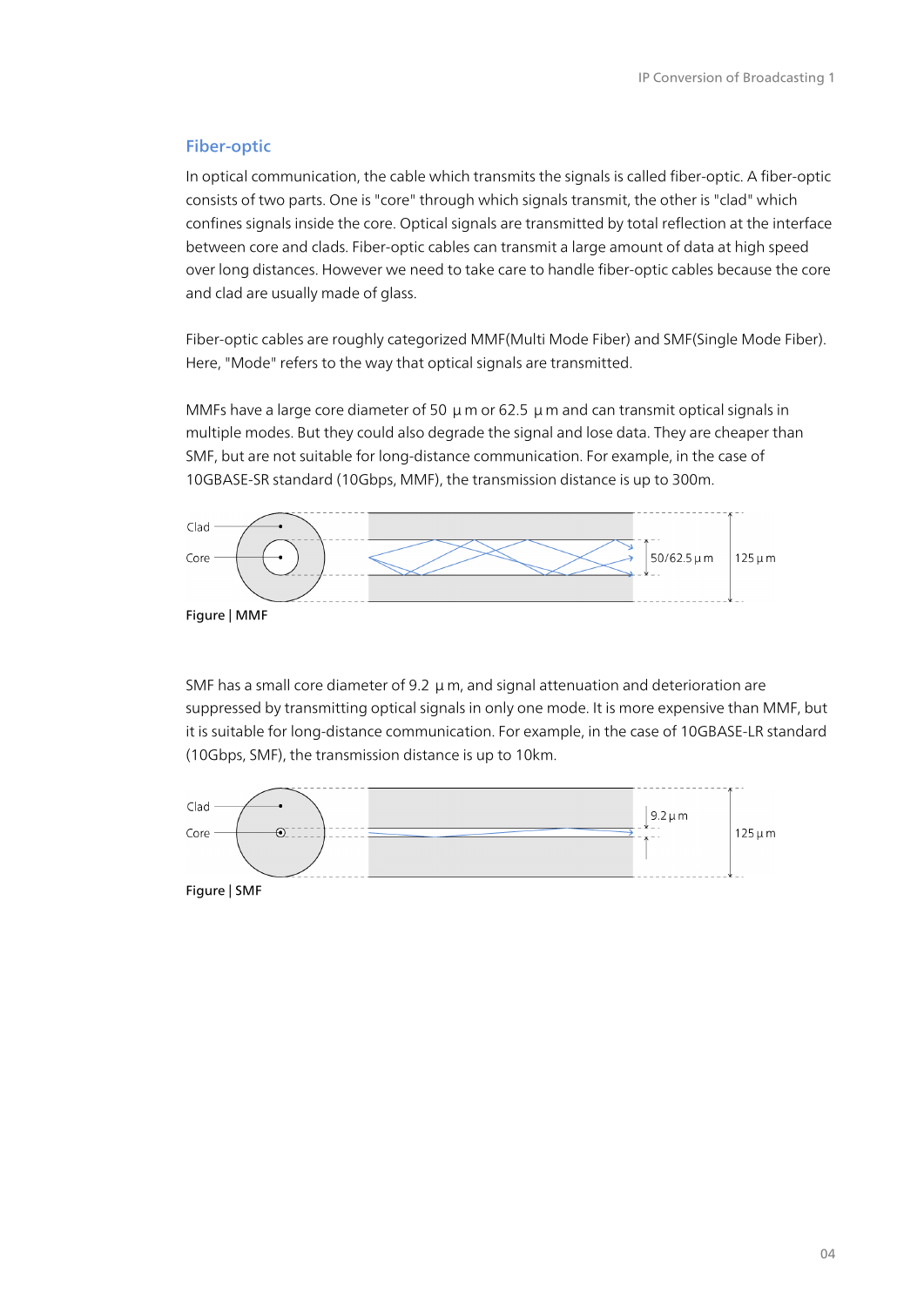# Packetization for SDI Signals

In this section, we will explain the standards when packetize uncompressed SDI signals. See more details, separate volume "Content edition".

#### **Overview**

In 2012, SMPTE ST 2022-6 was stipulated as the standard of packetization for uncompressed SDI signals. SMPTE ST 2022-6 is the system that is packetized the entire SDI signal. And it supports up to 3G-SDI.



Figure | Image of SMPTE ST 2022-6

In this standard, the data of video, audio, and auxiliary are mixed in one packet. So it was not efficient for receiving individual factor signal. Therefore, from 2017 to 2018, SMPTE ST 2110-20, which packetizes video data, SMPTE ST 2110-30, which is packetizes audio data, and SMPTE ST 2110-40, which is the standard packetized auxiliary data, were stipulated.

| Auxiliary data, Audio data |        |                |
|----------------------------|--------|----------------|
|                            | Header | Video data     |
|                            |        |                |
| Video data                 | Header | Audio data     |
|                            |        |                |
|                            | Header | Auxiliary data |
|                            |        |                |

Figure | Image of SMPTE ST 2110

Moreover, SMPTE ST 2110 can synchronize with high accuracy by using PTP, which is the synchronization protocol stipulated in SMPTE ST 2059.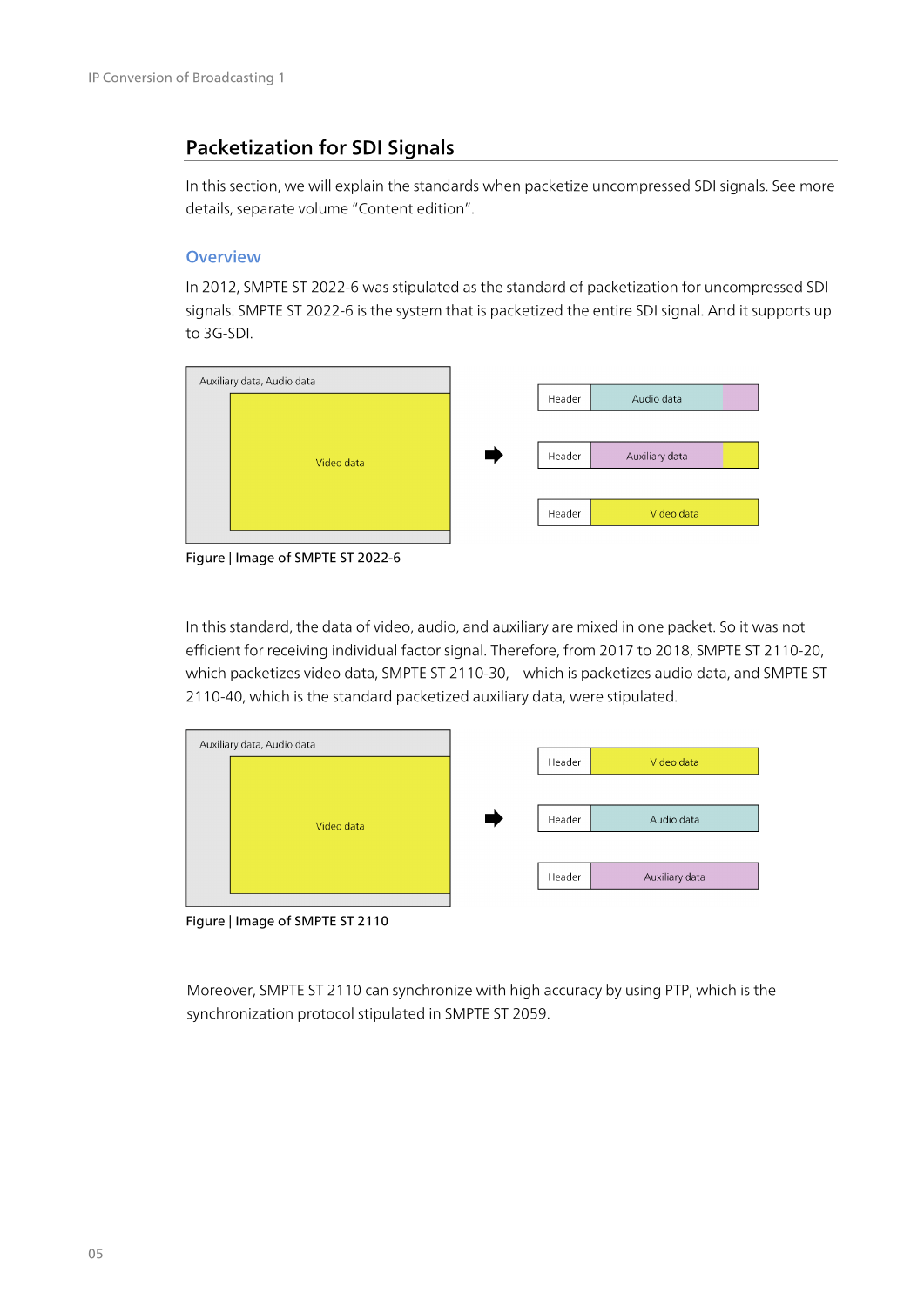# **Standards**

#### SMPTE ST 2022

SMPTE ST 2022 consists of seven standards from 2022-1 to 2022-7.In this section, we will explain from 2022-5 to 2022-7. These are related to uncompressed SDI signals.

| Standard               | Name                                                                                                 | Overview                                                      |
|------------------------|------------------------------------------------------------------------------------------------------|---------------------------------------------------------------|
| <b>SMPTE ST 2022-5</b> | Forward Error Correction for<br>Transport of High Bit Rate Media<br>Signals over IP Networks (HBRMT) | forward error correction for 2022-6                           |
| <b>SMPTE ST 2022-6</b> | Transport of High Bit Rate Media<br>Signals over IP Networks (HBRMT)                                 | Packetization forthe entire SDI signal                        |
| <b>SMPTE ST 2022-7</b> | Seamless Protection Switching of<br>SMPTE ST 2022 IP Datagrams                                       | Seamless signal switching for redundant<br>transmission lines |

#### SMPTE ST 2110

SMPTE ST 2110 consists of six standards from 2022-10 to 2022-40.And these generic name is "Professional Media Over Managed IP Networks".

SMPTE ST 2110 is not included the specification for error correction and signal switching. But we can use SMPTE ST 2022-7.

| Standard         | Name                                             | Overview                                     |
|------------------|--------------------------------------------------|----------------------------------------------|
| SMPTE ST 2110-10 | System Timing and Definitions                    | Timings and rules for the entire systems     |
| SMPTE ST 2110-20 | Uncompressed Active Video                        | Packetization for the video data             |
| SMPTE ST 2110-21 | Traffic Shaping and Delivery Timing<br>for Video | Transmission timings for video data          |
| SMPTE ST 2110-30 | PCM Digital Audio                                | Packetization for AES67 format audio<br>data |
| SMPTE ST 2110-31 | <b>AES3 Transparent Transport</b>                | Packetization for AES3 format audio data     |
| SMPTE ST 2110-40 | SMPTE ST 291-1 Ancillary Data                    | Packetization for auxiliary data             |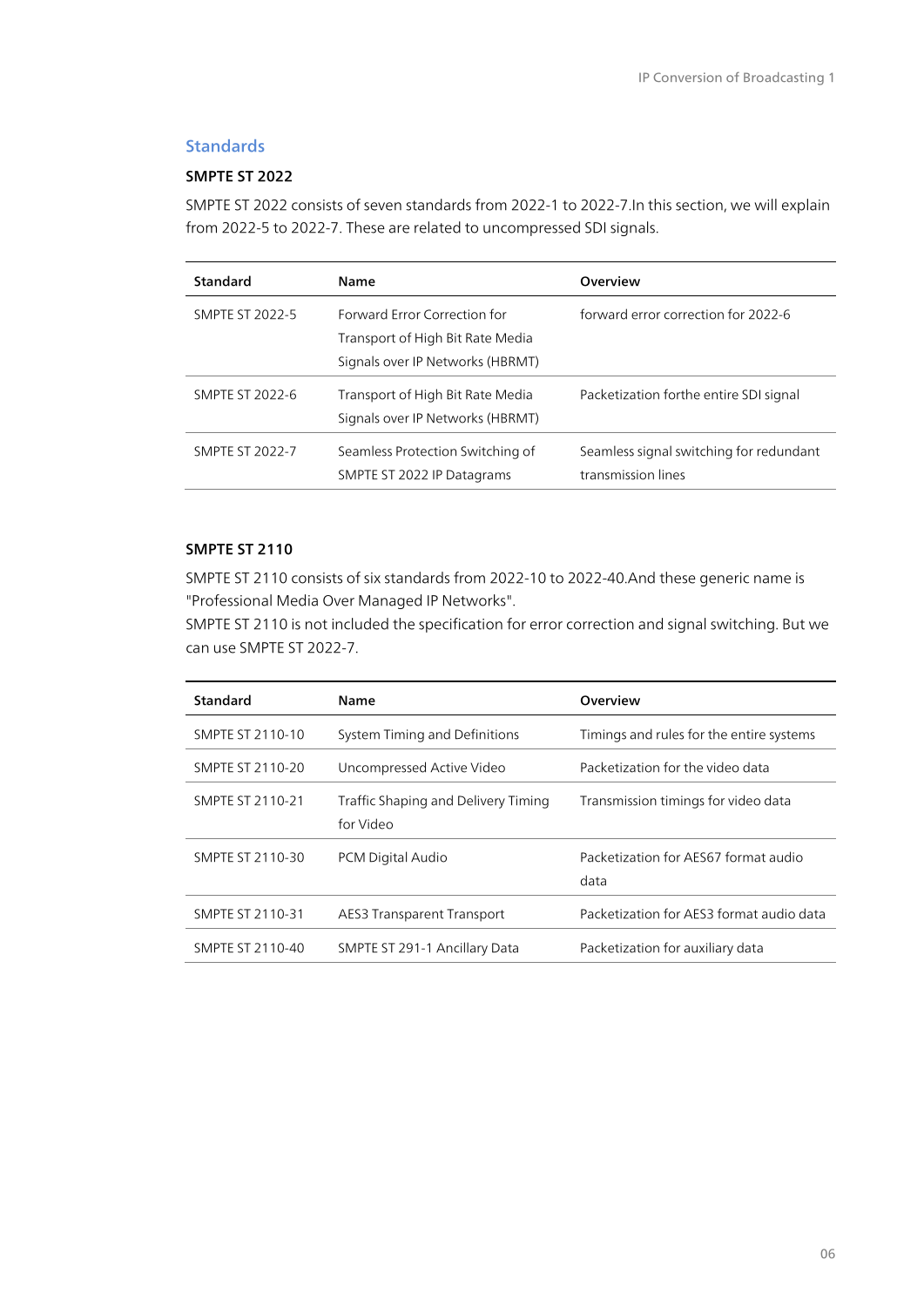# **PTP**

In this section, we will explain PTP (Precision Time Protocol), which is the protocol for synchronizing on IP networks. See more details, separate volume "synchronization edition (under editing)".

#### **Overview**

PTP is the protocol that substitutes for external sync signal (Black Burst). PTP synchronizes of video or audio by accurately adjusting the time of the equipment on the network. PTP used in various situations, not only the broadcasting industry but also the telecom and the financial industry.

NTP (Network Time Protocol) is the time synchronization protocol, too. Until now, NTP had been used widely. However, the accuracy of NTP is 1 millisecond, while the accuracy of PTP is about 1 microsecond. So PTP makes it possible to synchronize more accurate than NTP. For your information, the broadcasts require the synchronization accuracy 200 nanoseconds to 300 nanoseconds.

#### **Standards**

#### IEEE 1588

This is a fundamental standards for PTP, and there are two. "v1" was specified in 2002, and "v2" as specified in 2008. But v1 and v2 are not compatible.

| <b>Standard name</b>   | Name                                                                                                                       | Overview                                                |
|------------------------|----------------------------------------------------------------------------------------------------------------------------|---------------------------------------------------------|
| IEEE 1588-2002<br>(v1) | <b>IEEE Standard for a Precision Clock</b><br>Synchronization Protocol for<br>Networked Measurement and<br>Control Systems | Adopted by Dante (network audio<br>standard)            |
| IEEE 1588-2008<br>(v2) | <b>IEEE Standard for a Precision Clock</b><br>Synchronization Protocol for<br>Networked Measurement and<br>Control Systems | Adopted by SMPTE ST 2022-6, SMPTE ST<br>2110, and AES67 |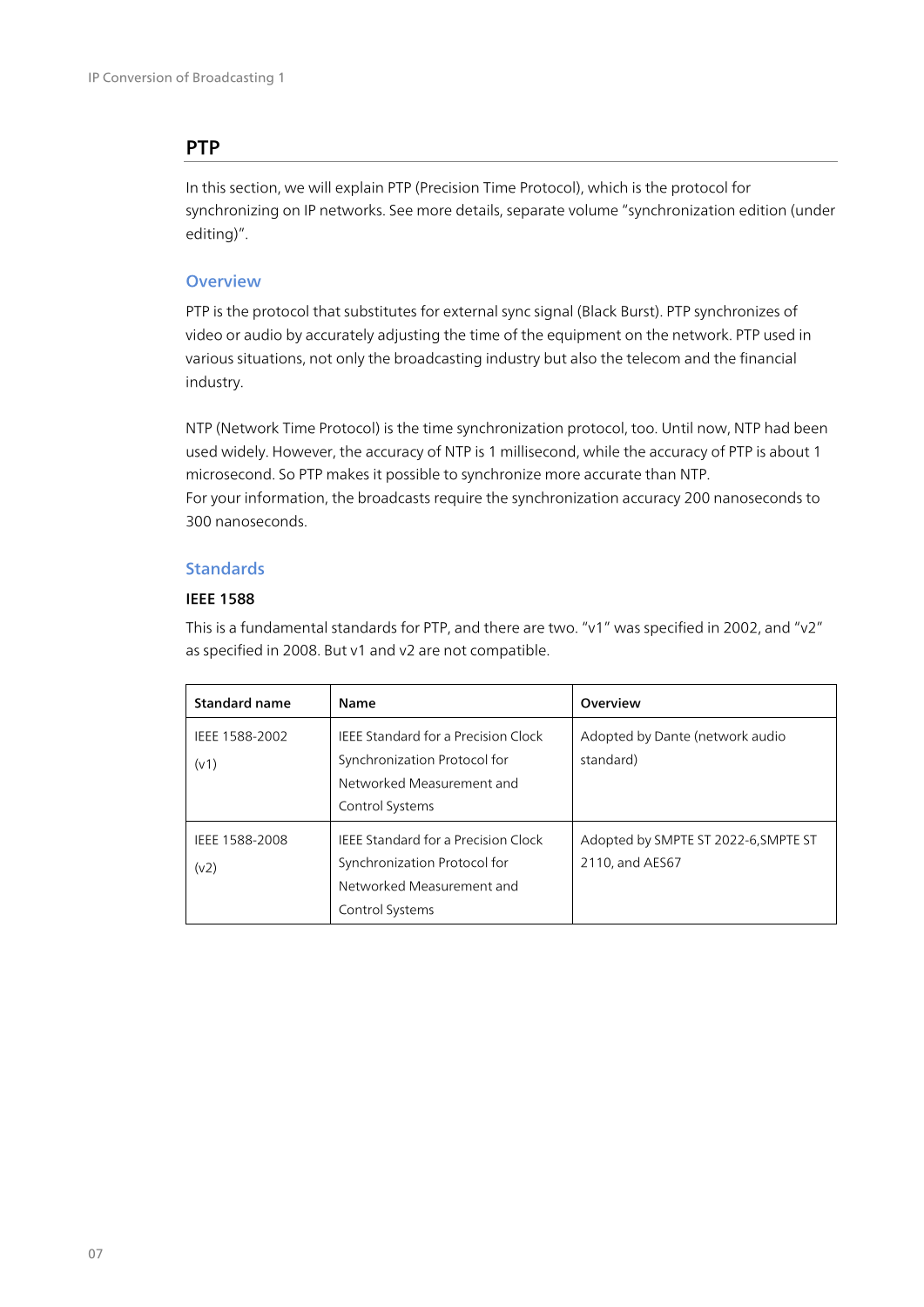#### SMPTE ST 2059

This is a PTP standard adapted for broadcast equipment.

| Standard name          | Name                                                                                                    | Overview                                                                     |
|------------------------|---------------------------------------------------------------------------------------------------------|------------------------------------------------------------------------------|
| <b>SMPTE ST 2059-1</b> | Generation and Alignment of<br>Interface Signals to the SMPTE Epoch                                     | How to calculate for video and audio<br>phase starting from the SMPTE epoch. |
| <b>SMPTE ST 2059-2</b> | SMPTE Profile for Use of IFFF-1588<br>Precision Time Protocol in<br>Professional Broadcast Applications | SMPTE profile when used IEEE 1588 in<br>broadcast.                           |
| SMPTE EG 2059-10       | Introduction to the New<br>Synchronization System                                                       | Introduction and usage examples for PTP                                      |

# Control

In this section, we will explain the standards for controlling networks. See more details, separate volume "Control edition (under editing)".

#### **Overview**

Above as packetization for SDI signals and the PTP are conversions of conventional SDI signals to IP On the other hand, the control is a peculiar element of the IP conversion. In this section, we will explain that IS-04 and IS-05 in NMOS(Networked Media Open Specifications), which is established by AMWA(Advanced Media Workflow Association).

AMWA refers the international organization which standardize control systems. NMOS refers the standard control standards.

#### Standard

#### IS-04 (Discovery and Registration)

This standard is for discovery and registration of the equipment on networks. The following API (Application Programming Interface) is provided.

- ・NodeAPI
- ・QueryAPI
- ・RegistrationAPI

#### IS-05 (Device Connection Management)

This standard is for management for connection between devices. The following API (Application Programming Interface) is provided.

・ConnectionAPI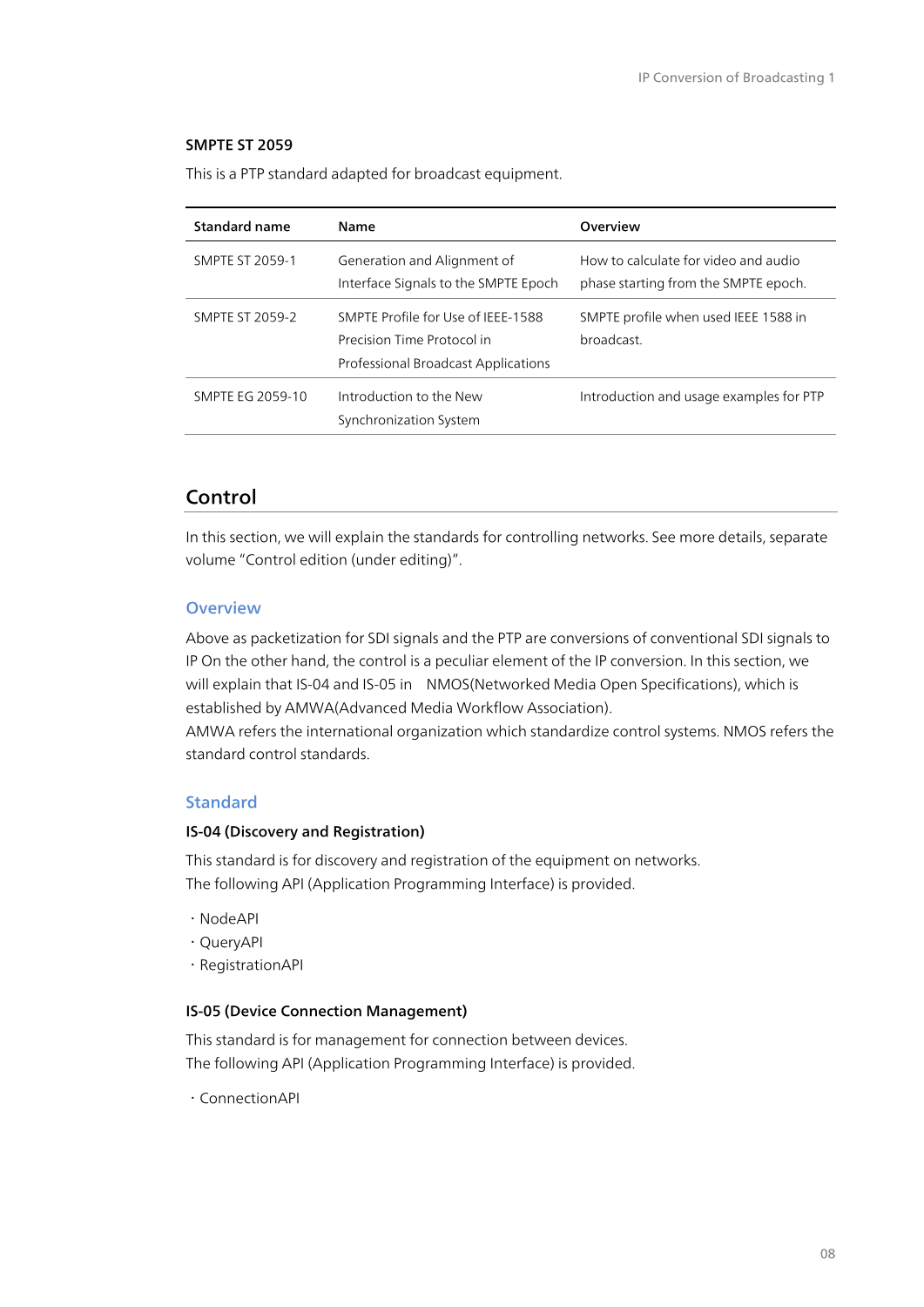# 03 Basic Knowledge about Communication

About basic knowledge of communication required for IP transmission

#### IP

IP is an abbreviation for Internet Protocol, which is a mechanism for subdividing the data you want to send into a constant size packets and transmitting them over a network. Subdividing into packets makes it avoid to occupy the network for long times and minimize retransmission due to error occasion.

On the receiving side, you can obtain original data by restoring the packet data.



On the other hand, IP is said low reliable protocol. Because IP packets are not arrived in receiver side in the right order or are lost the data during transmitting. To prevent them, TCP/IP formats, which are combined IP with TCP (Transmission Control Protocol), are used widely. (However, in broadcast field, UDP is used instead of TCP.)

| Transmission                      | Reception                                  |
|-----------------------------------|--------------------------------------------|
| $-4$ $-3$ $-2$ $-1$ $\rightarrow$ | $-1$ $-1$ $-1$ $+1$ $+1$ $2$ $\rightarrow$ |

#### Protocol

Protocol means "Rule". And The "P" in "IP" is an abbreviation for protocol. Therefore the case of "IP", it indicates "the rules when using internets".

Protocol has various types besides IP. And they are defined by organizations such as IETF (Internet Engineering Task Force).



Figure | One example of the protocol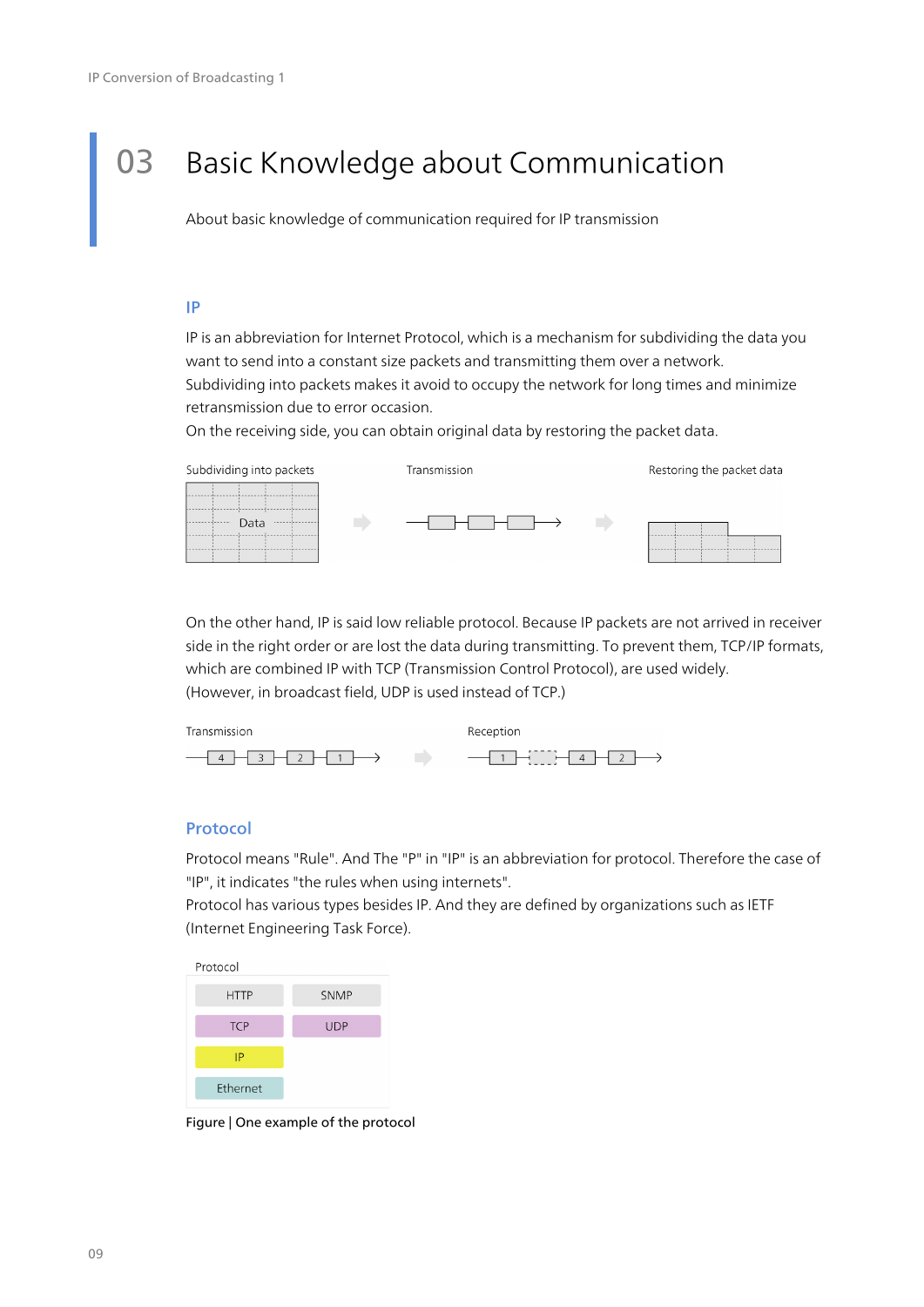#### Packet

In communicating mainly by IP, packets refer to the data subdivided into a certain size. The packet consists of IP header and data. The IP header has various information related to the data.

For example, in the case of an IP packets, they indicate the data with an IP header attached. The IP header has various information the IP address, etc.

|           | Packet |  |
|-----------|--------|--|
| IP header | Data   |  |

Figure | Packet

In the case of a TCP, the segment indicates the data with a TCP header attached. But, they are also called packet. So in this document, we will call them packet.

|            | Segment |
|------------|---------|
| TCP header | Data    |

Figure | Segment

In the case of a UDP, the datagram indicates the data with a UDP header attached. But, they are also called packet. So in this document, we will call them packet.

|            | Datagram |  |
|------------|----------|--|
| UDP header | Data     |  |

Figure | Datagram

As a supplementary explanation, in the case of an Ethernet, the frame indicates the data with an Ethernet header and the FCS (Frame Check Sequence) attached. This FCS indicates the attached data to detect errors.

|                    | Frame |     |
|--------------------|-------|-----|
| Ethernet<br>header | Data  | FCS |

Figure | Flame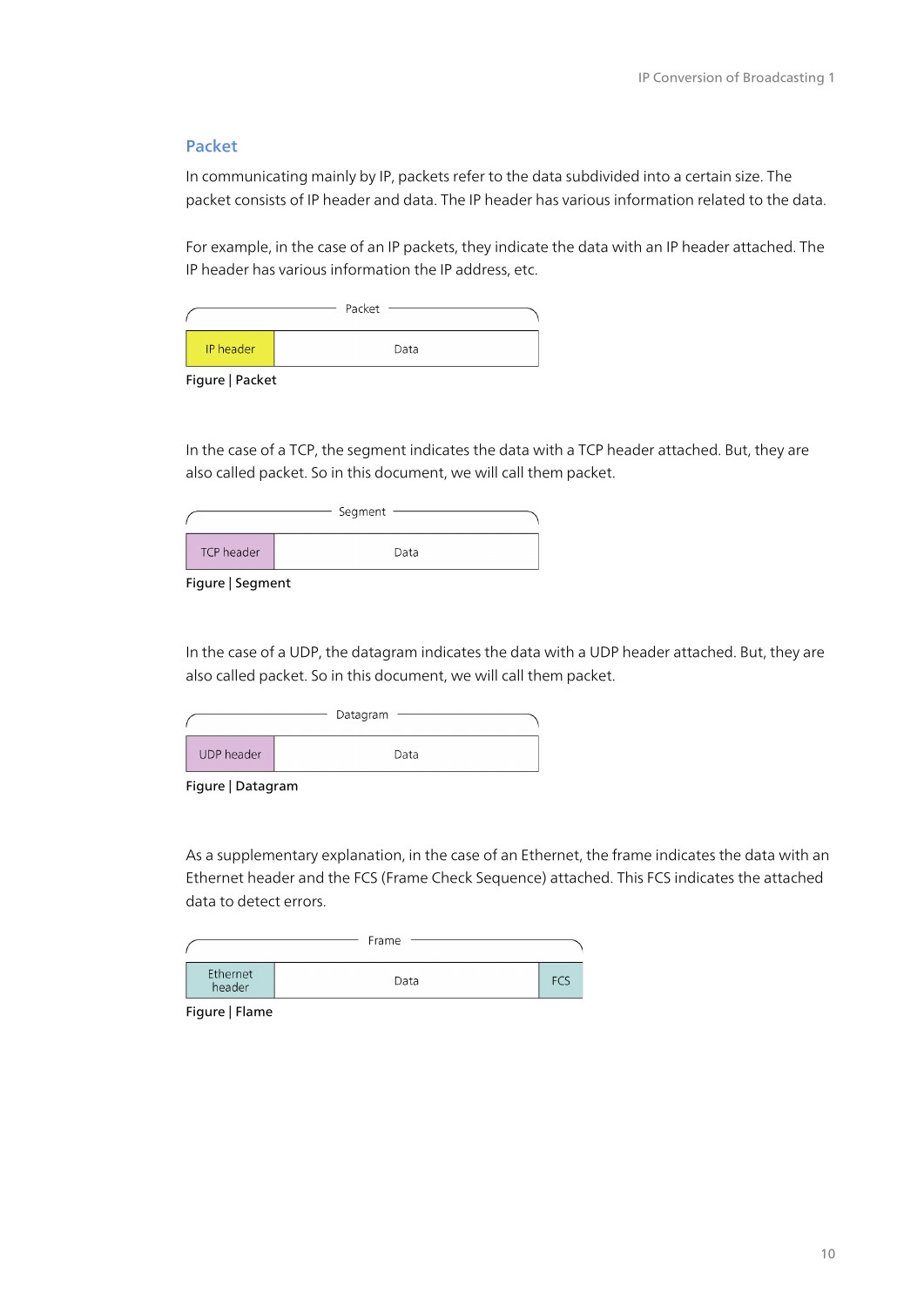### Encapsulation

One packet consists of the header and the data. We reckon them as one data, and attach another header. This is called encapsulation.

For example, the TCP packets consist of the TCP header and the data. And we reckon them as one data, and attach the IP header.

Furthermore, removing the header from the packet and retrieving the data is called decapsulation.



Figure | Encapsulation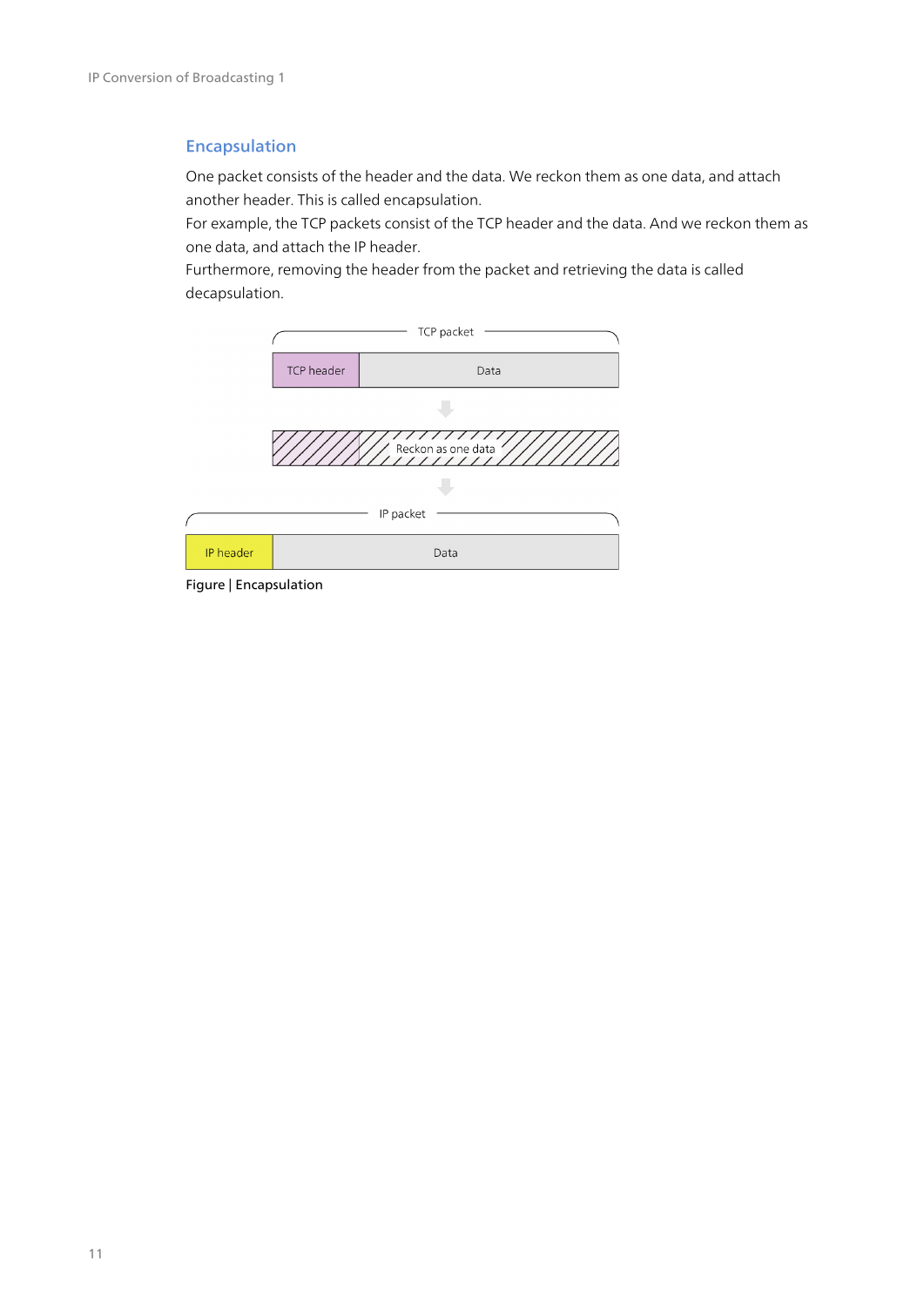### OSI Reference Model / TCP / IP Model

The following is a standardized communication mechanism for connecting various network devices to each other. OSI reference model are classified the functions required for communication into seven layers. They are almost not used actually, despite important concept to know the communication mechanism. On the other hand, TCP/IP model consisted of four layers are used widely.

They has different contents. But both models have the layerized function, each layer is independent. The transmitting side sends data from the upper layer to the lower layer, and the receiving side passes the data received in the lower layer to upper layer. With this, communications are established.

| OSI Reference Model            | TCP / IP Model                      | Main Protocol          |
|--------------------------------|-------------------------------------|------------------------|
| 7th layer<br>Application layer | 4th layer<br>Application layer      | HTTP, SNMP, FTP, RTP,  |
| 6th layer Presentation layer   |                                     | and so forth           |
| Session layer<br>5th layer     |                                     |                        |
|                                |                                     |                        |
| 4th layer<br>Transport layer   | 3rd layer<br>Transport layer        | TCP, UDP, and so forth |
| 3rd layer Network layer        | 2nd layer Internet layer            | IP, and so forth       |
| 2nd layer Data link layer      | Network internet layer<br>1st layer | Ethernet, and so forth |

#### Figure | OSI reference model / TCP / IP model

※ There are various theories about supporting OSI reference model ,TCP/IP model supports, and the protocol accompanying each layers. In this section, we described one example.

In the below, we will explain the flow of data sending and receiving by using OSI reference model. As an example, taking RTP (Real-time Transport Protocol), which is the protocol used for broadcast. And we will use UDP, IP, and Ethernet as communications protocol.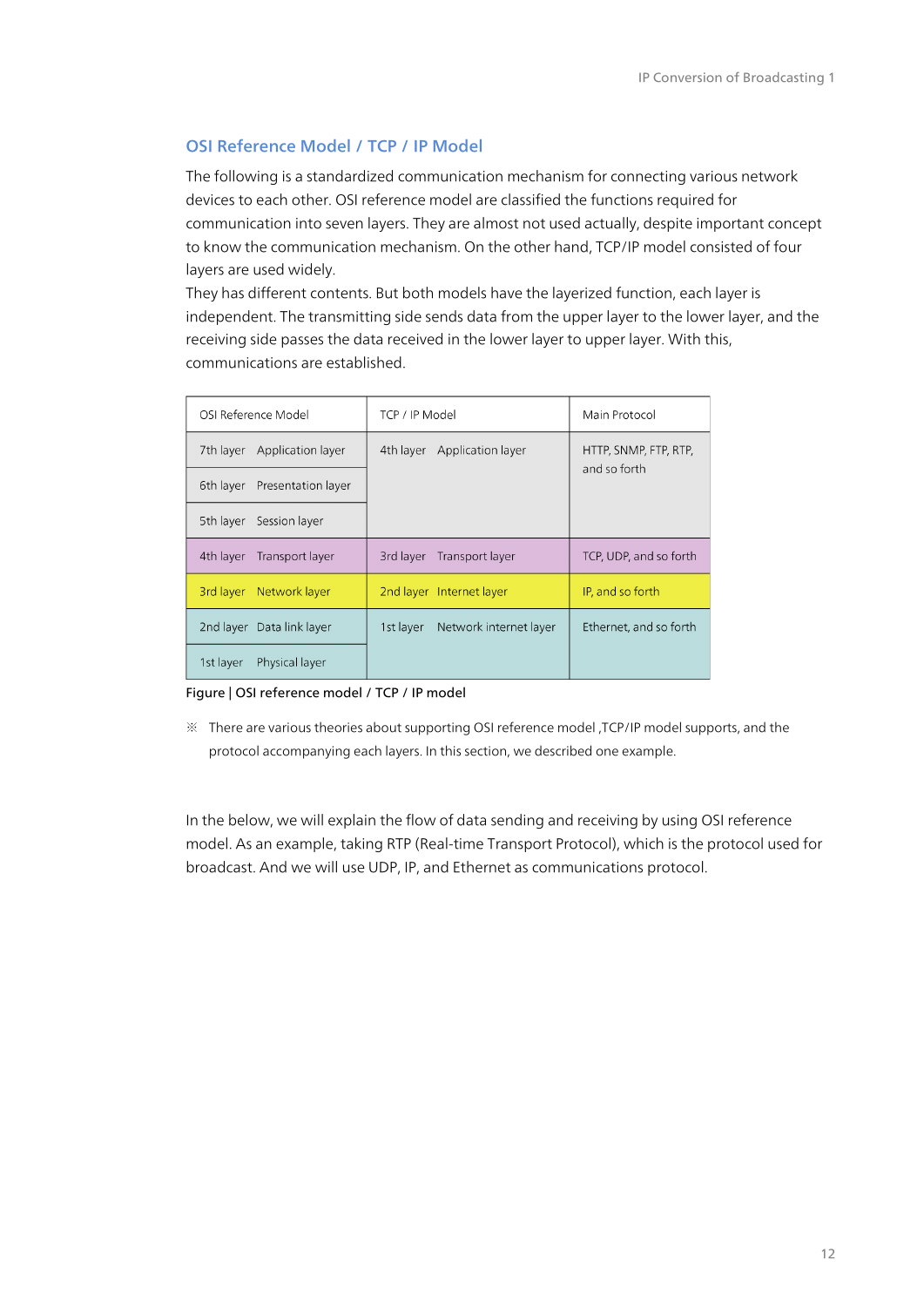At first, we will explain the data sending.

The RTP header is added to the sending data, and they are passed to the transport layer (L4).



In the transport layer "L4", the UDP header is added, and they are passed to the network layer "L3". (Encapsulation)

> **UDP** header RTP header Data

In the network layer "L3", the IP header is added, and they are passed to the data link layer "L2".

| UDP header<br>IP header | RTP header | Data |
|-------------------------|------------|------|
|-------------------------|------------|------|

In the data link layer (L2), an Ethernet header and FCS are added, and they are passed to the physical layer (L1) and converted to "0" and "1" data for transmission.

| Ethernet<br>header | ID<br>header | <b>UDP</b> header | RTP header | Data |  |
|--------------------|--------------|-------------------|------------|------|--|
|--------------------|--------------|-------------------|------------|------|--|

At next, we will describe the data receiving.

The "0" and "1" data received at the physical layer (L1) are restored to the Ethernet frame format and passed to the data link layer (L2).



At the data link layer (L2), the Ethernet header and FCS are removed and passed to the network layer (L3). (Decapsulation)



At the network layer (L3), the IP header is removed and passed to the transport layer (L4).

| <b>UDP</b> header | RTP header | )ata |
|-------------------|------------|------|
|-------------------|------------|------|

At the transport layer (L4), the UDP header is removed and passed to the application layer.

| RTP header | Data |
|------------|------|
|------------|------|

You can see the data by removing the RTP header at the application layer.

Data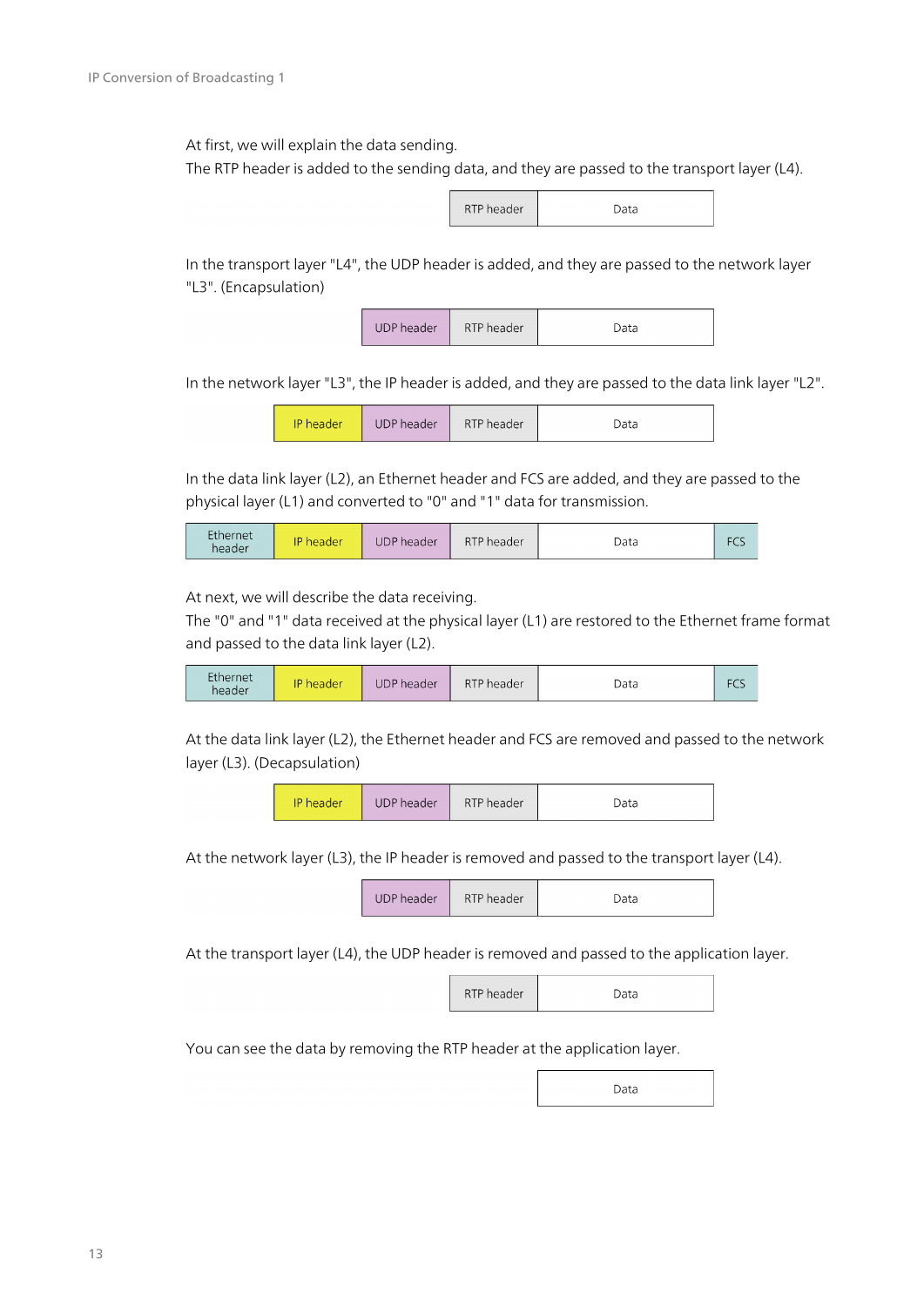#### IP Address

IP Address is the abbreviation of Internet Protocol Address. This is a unique identification number assigned each instrument connected to the internet or the LAN.

IP Address consists 32 bits, and they are shown as the formats from "0.0.0.0" to "255.255.255.255".These are called IPv4, and the total numbers of them are about 4.3 billion. But the depletion of IP addresses has already become a problem. So the transition to IPv6 is progressing.



IPv6 consists 128 bits, they are shown from "0:0:0:0:0:0:0:0" to "FFFF: FFFF: FFFF: FFFF: FFFF: FFFF: FFFF: FFFF". IPv4 and IPv6 are not compatible. So we are required So we are required IPv6 supports for network equipment.

| IPv6 |  | 1234: 5678: 90AB: CDEF: 1234: 5678: 90AB: CDEF   |  |        |
|------|--|--------------------------------------------------|--|--------|
|      |  | 16 bit 16 bit 16 bit 16 bit 16 bit 16 bit 16 bit |  | 16 hit |

#### MAC Address

MAC address is an abbreviation for Media Access Control Address. They are unique identification number and is assigned each equipment connected to the network. In principle, once assigned, these are not changed. They consists of a total of 48 bits and are shown from "00:00:00:00:00:00" to "FF: FF: FF: FF: FF: FF". The first 24 bits are called OUI (Organizationally Unique Identifier), which is a unique number representing the manufacturer name. The latter 24 bits are the numbers assigned by the manufacturer for each product.

The total number of MAC addresses are about 70 trillion, and it is said that there is no concern about depletion at this time.

8 bit



8 bit

8 bit 8 bit 8 bit

The unique number for representing manufacturer names

The number assigned to each product

8 bit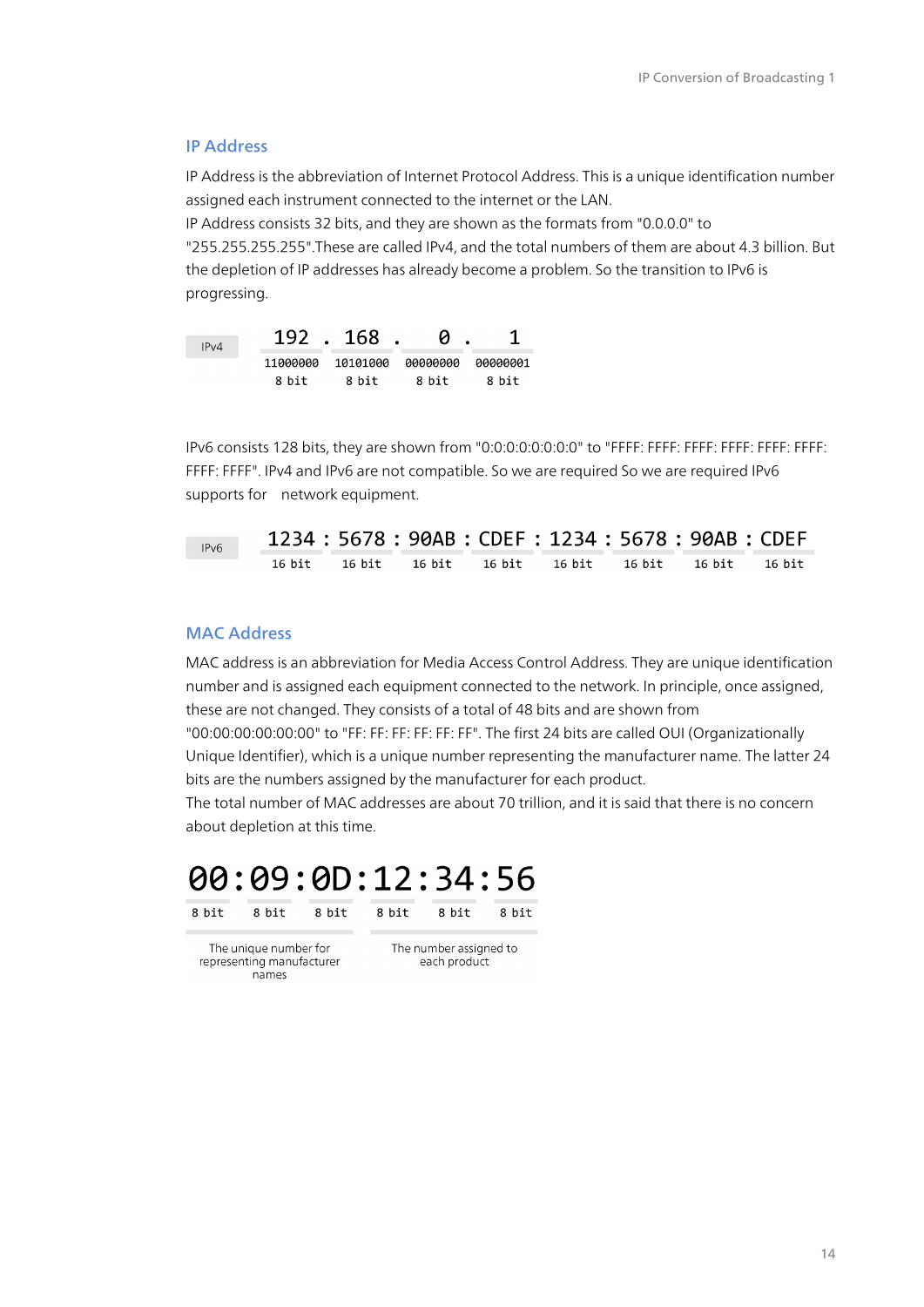#### L2 Switch (Switching Hub, Ethernet Switch)

"L2" in L2 Switch refers second layer of OSI reference model, which is the data link layer. L2 Switch is an equipment which operates on this data link layer. This judges destinations according to MAC address and send the data to equipment only required.



Moreover L3 Switch is an equipment which operates on network layer, which is third layer of OSI reference model. This judges destinations according to IP address and send the data.

Furthermore the equipment which operates the physical layer, which is first layer of OSI reference model, are refered the repeater Hub. It sends the received data to all equipment. If received data is not for myself, the data are discarded. Currently, repeater hubs are not used so well.